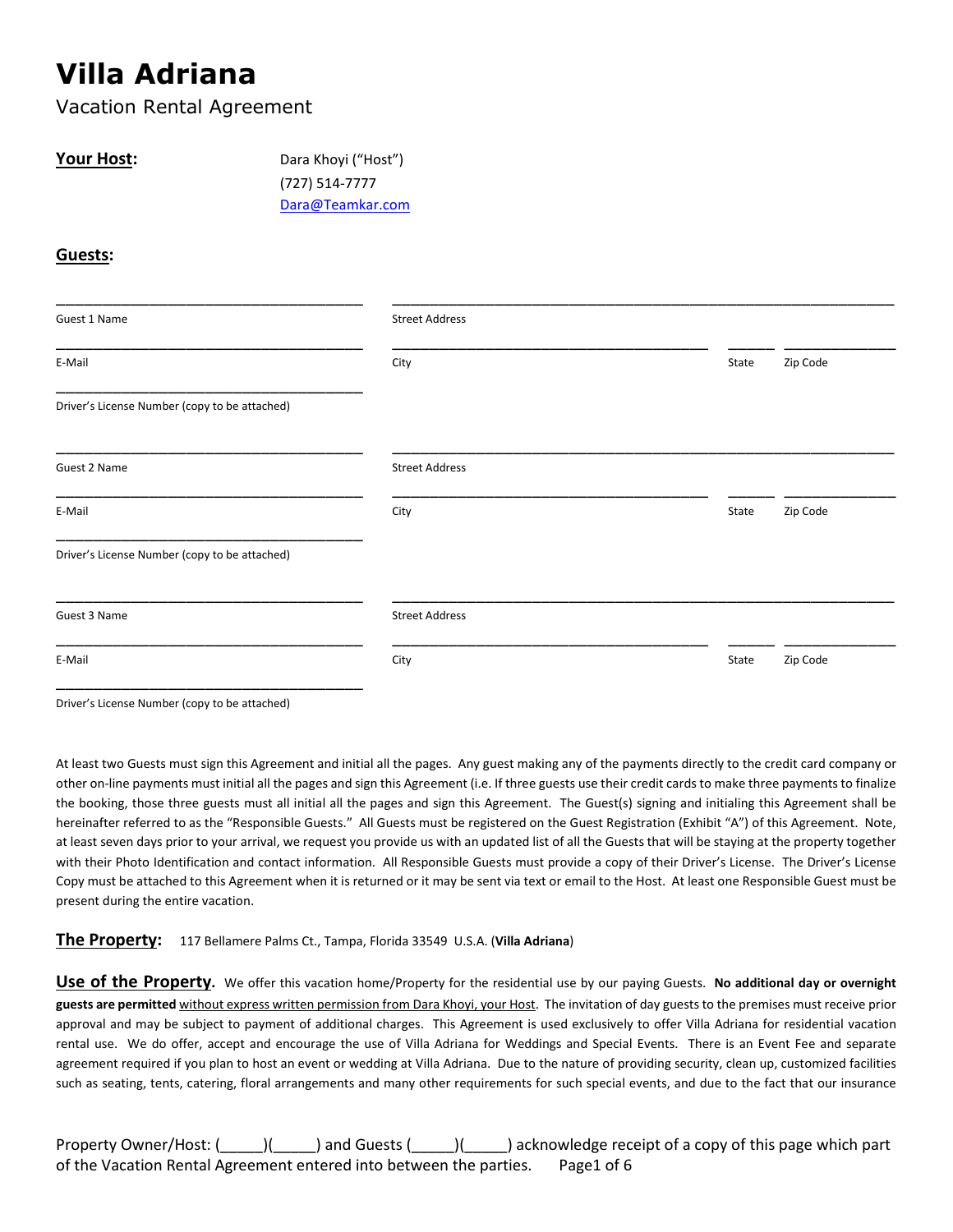requirements are different for such events we do charge an Event Fee. A custom, individualized Event Agreement will be required for all such Special Events (Weddings, etc.).

**Time for Acceptance: If this Vacation Rental Agreement is not signed by the Host and Guests with a signed and co-signed copy being delivered to all parties within 7 calendar days of booking, the Host reserves the right to cancel the Agreement and refund any payments received.** The Host also reserves the right to rent the property to other individuals if the Vacation Rental Agreement is not received properly signed along with the payment and other required documents within the required time frames.

**Rental Dates: from:** \_\_\_\_\_\_\_\_\_\_\_\_\_\_\_\_\_\_\_ **to:** \_\_\_\_\_\_\_\_\_\_\_\_\_\_\_\_\_\_ **for:** \_\_\_\_\_\_\_ **days.**

**Occupancy:** Number of Adults:  $\cdot$ ; Number of Children: (the rental rate is based on 12 total occupants. Additional beds and linens can be added to the home to accommodate up to 20 people).

#### **General Requirements and Procedures.**

- 1. Reservations and Payments. To reserve your stay at Villa Adriana, a deposit of \$5,089.00 of the Price Quoted is required to be received within two (2) days of booking the reservation. The remainder of the Price Quoted (the vacation rental fee and all the deposits, taxes, fees, etc.), together with all the other fees and Deposits, must be received at least 60 days prior to your "move-in date." Your Booking will not be complete until this Agreement is signed by the Responsible Guest(s) and your Host, and both the Deposit and this Agreement is received by the Host. Please pay the initial deposit through whichever vacation rental site you found us on (i.e. www.HomeAway.com, www.VRBO.com or www.VacationRental.com). After that, you can make the final payment (at least 60 days prior to your move-in date) by wire transfer, traveler's checks, bank money orders, cashier's checks or personal checks payable to Dara Khoyi.
- **2. Check In/ Check Out Times.** Check-in-Time is after 4:00 PM Eastern Standard Time (EST) and Check-Out time is after 10:00 AM EST. You can request a late check-out-time, but an extra fee will apply to have additional staffing to service the home/property and prepare it for guests arriving later in the day (the late fee will be determined by the specifics of the time of the season, advance notice and whether extra maids are available for that day). If you delay your departure and that interferes with our ability to have the home/Property ready for incoming guests, your security deposit may be affected. Every effort will be made to have the home/Property ready for you at the checkin time, however, since we must have adequate time to complete our cleaning routine, minor delays may occur.
- **3. Inspections.** Upon your arrival, we will do a "move-in" inspection and home orientation with you, showing you how to use some of the automated electronics and components of the Property (30 to 45 minutes). It is **VERY IMPORTANT** that you coordinate both your arrival time (check-in) and your departure time (check-out) with Dara Khoyi. At move out time, we will also do a "move-out" inspection to determine if there was any damage to the Property and to speed up the process of the returning of your Damage Deposit. It should be noted that many items that may become damaged during your stay will be paid by the insurance company and we will usually be able to refund your entire deposit. Just give us the curtesy of informing us so we can expedite any claims with the insurance company and not look to your deposit.
- **4. Maximum Occupancy.** The maximum number of guests permitted in the Property is limited to twenty (20) persons. **The fee published is** for a total of 12 Guests. There will be an additional charge of \$25.00 per person per night (minimum \$100.00 per person) for all persons over 12 guests. If you bring guests which are not registered prior to your arrival, there will be a minimum \$250.00 per person charge. You will be required to pay this additional fee, and you accept complete responsibility and liability for this payment. By accepting this Vacation Rental Agreement, you are hereby acknowledging that you agree to pay all fees that are required in this agreement and specifically the charges contained in this Section 4 of this Agreement.
- **5. Minimum Stay.** THIS PROPERTY REQUIRES payment for a four (4) night minimum stay. If a rental is taken for less than four nights, the charge for each additional Registered Guests will be charged the four-night rate (i.e. \$100.00 per Guest). If Non-Registered extra Guests are brought to the property without prior notification, there will be an additional charge of \$250.00 per Guest. **Please notify your Host PRIOR to your arrival** of any changes so that the appropriate arrangements can be made for making up the beds and so that you are not charged the \$250.00 for non-preregistered guests.
- **6. Damage Insurance.** A non-refundable Damage Protection Insurance fee is charged for \$99 (insurance for up to \$5,000 of damages). This Damage Protection insurance does not cover unauthorized guest fees or pet fees or fees for removal of towels and linens from the premises. Any damage to the Property above the insured amount is the responsibility of the Guest.
- **7. Cancellations.** A sixty (60) day notice is required for cancellation for any reservation. Cancellations that are made more than sixty (60) days prior to the arrival date will incur no penalty. Cancellations or changes that result in a shortened stay, or that are made within 60 days of the arrival date, forfeit the full advance payment and damage/reservation deposit. Early departure or late arrival does not warrant any refund of rent or deposit.

Property Owner/Host: (Computed and Guests (Computed a copy of this page which part of the Vacation Rental Agreement entered into between the parties. Page2 of 6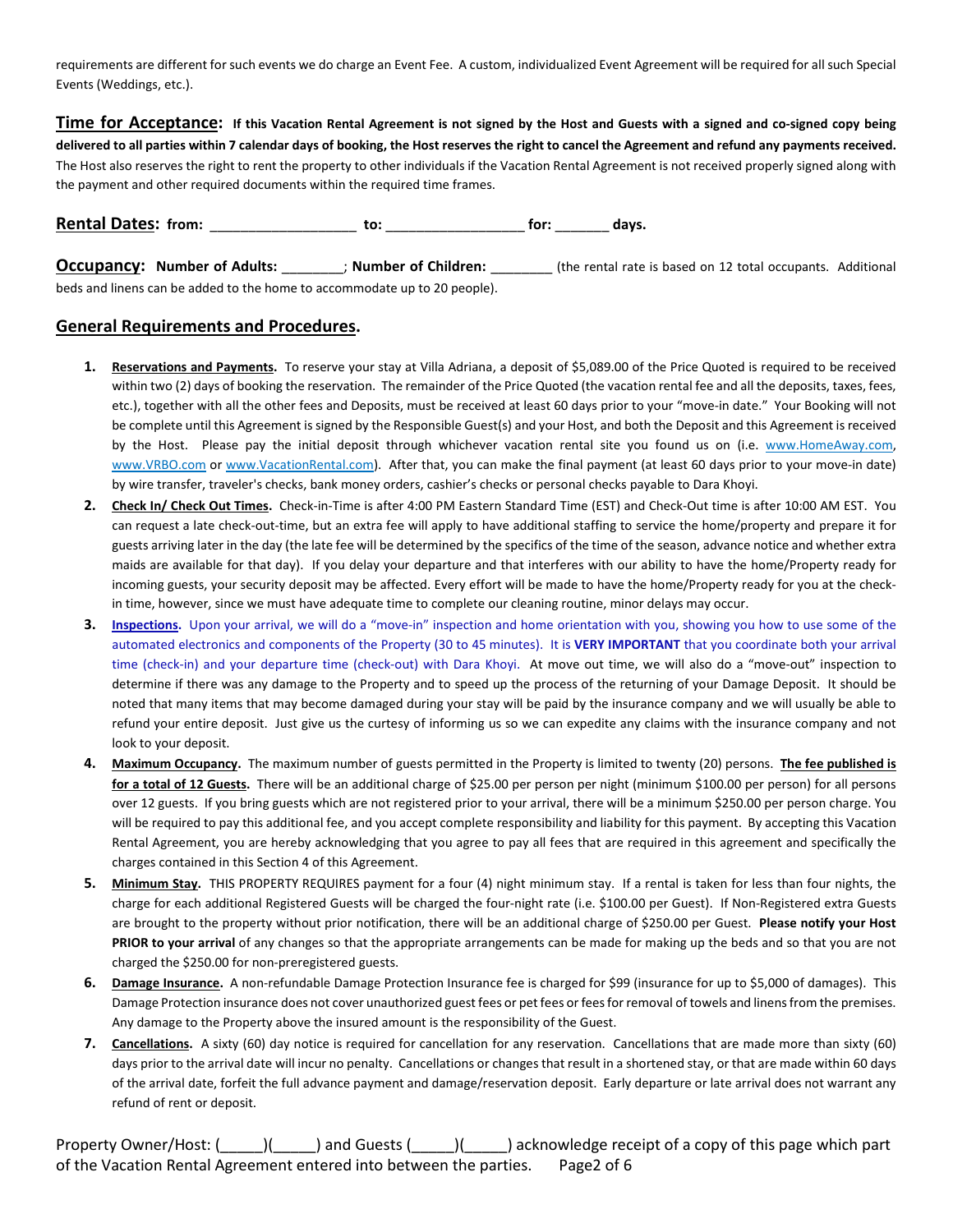- **8. Monthly Reservation Cancellations.** Monthly renters must cancel one hundred twenty (120) days prior to check-in. Monthly renters who make a change that results in a shortened stay must make such change at least ninety (90) days prior to check-in and the rate will change from monthly rate to daily or weekly rate. Cancellations of monthly reservations that are made less than one hundred twenty (120) days prior to the arrival date will not receive a refund.
- **9. Hurricane or Storm Policy.** In the event of a storm, no refunds will be given unless: a) The National Weather Service orders mandatory evacuations in a "Tropical Storm/Hurricane Warning area" and b) A "mandatory evacuation order has been given for the Tropical Storm/Hurricane Warning" area of the Property. The day that the National Weather Service orders a mandatory evacuation order in a "Tropical Storm/Hurricane Warning," area, after your departure, we will refund a portion of the deposits as follows; (i) Any unused portion of rent from a guest currently registered, (ii) Any unused portion of rent from a guest that is scheduled to arrive, and wants to shorten their stay, to come in after the Hurricane Warning is lifted; and (iii) Any advance rents collected or deposited for a reservation of a guest that is scheduled to arrive during the "Hurricane Warning" period.
- **10. Travel & Health Insurance.** We highly recommend purchasing travel insurance to protect your investment if your travel plans become interrupted. We do not have any insurance that protects Guest's health and/or belongings while staying in the premises, nor do we provide "Trip Insurance" to cover the costs of forfeited travel and lodging expenses. We recommend purchasing insurance to protect you against these types of unexpected or unanticipated situations. One such insurance provider can be reached on the internet at www.insuremytrip.com</u> or at (800) 487-4722.
- **11. Assignment.** Guests shall not assign this agreement or sublet any part thereof. Any unauthorized transfer of interest by the Guest/Guests will be a material breach of this agreement resulting in instant termination.
- **12. Credit.** The Guest/Guests will agree to permit the Host to perform a credit or criminal background check upon request.
- **13. Falsified Reservations.** Any reservation obtained under false pretense will be subject to forfeiture of advance payment, deposit and/or rental money, and the party will not be permitted to check in. Likewise, Guests who have already checked in and who are found to have used the premises under false pretenses will be denied the return of the security/damage deposit and may be subject to further legal action to recoup costs which exceed the amount of the security/damage deposit.
- **14. Qualified Guests.** The Host has the right to cancel the contract if the Guest/Guests are not qualified by the Host.
- **15. Rate Changes.** Rates subject to change without notice, but will be honored once booked and paid for.
- **16. No Commercial Photography or Videography:** No form of photography or videography is permitted for commercial purposes without first licensing the use of the images and payment of a "media licensing fee." Villa Adriana floor plans, designs and art in all its forms are the copyrighted property of the Owners and may not be used for any purpose other than personal use.

#### **Rules and Policies:**

- **17. Inclusive Fees.** Rates include a one-time/linen-towel setup (prior to your arrival). However, there are extra clean linens-towels to use in the property.
- **18. Maid Service.** There is **NO DAILY MAID SERVICE**. While linens and bath towels are included in the unit, daily maid service is not included in the rental rate. However, daily maid service is available at an additional charge if arranged ahead of your arrival date. We suggest you bring beach towels. We do not permit towels or linens to be taken from the property. All trash placed outside in the garbage receptacles will be removed daily on weekdays.
- **19. Caretaker.** There is an "on the Premises" (on another part of the property) Caretaker who can assist you if needed.
- **20. This is a NON SMOKING Property.** Smoking inside the house will affect your security deposit. There are vast, scenic areas in front of and behind the house for people to smoke. Please do not smoke near an open door or window. Please instruct your smoking guests to properly dispose of their trash and cigarette butts and not to bring them into the Home.
- **21. Pets are not permitted.** Only medically necessary pets are permitted, but clean-up fees for air quality (placement of ionizers) and actual damages if any and clean-up will be assessed.
- **22. Boats and Jet Ski Rentals.** Boat and Jet Ski rentals can be arranged. The Host will act as a facilitator to provide those activities but any agreement to rents such equipment will be between the Guest and the service provider.
- **23. Kayaks.** There are two kayaks available for use. The Hosts assume no responsibility for improper use of Kayaks or other facilities on the property. If Guests damage any of the recreational equipment or other parts of the property, the Guest will be responsible for the cost of repairs or replacement.
- **24. Massage Therapy.** Massage therapy sessions may be pre-arranged. Please provide your requirements and we will arrange to have an appropriate massage therapist available in the home for your relaxation and comfort. Please note, any agreement to have such therapy sessions will be between the Guest and the Massage Therapist.

Property Owner/Host: (\_\_\_\_\_)(\_\_\_\_\_) and Guests (\_\_\_\_\_)(\_\_\_\_\_) acknowledge receipt of a copy of this page which part of the Vacation Rental Agreement entered into between the parties. Page3 of 6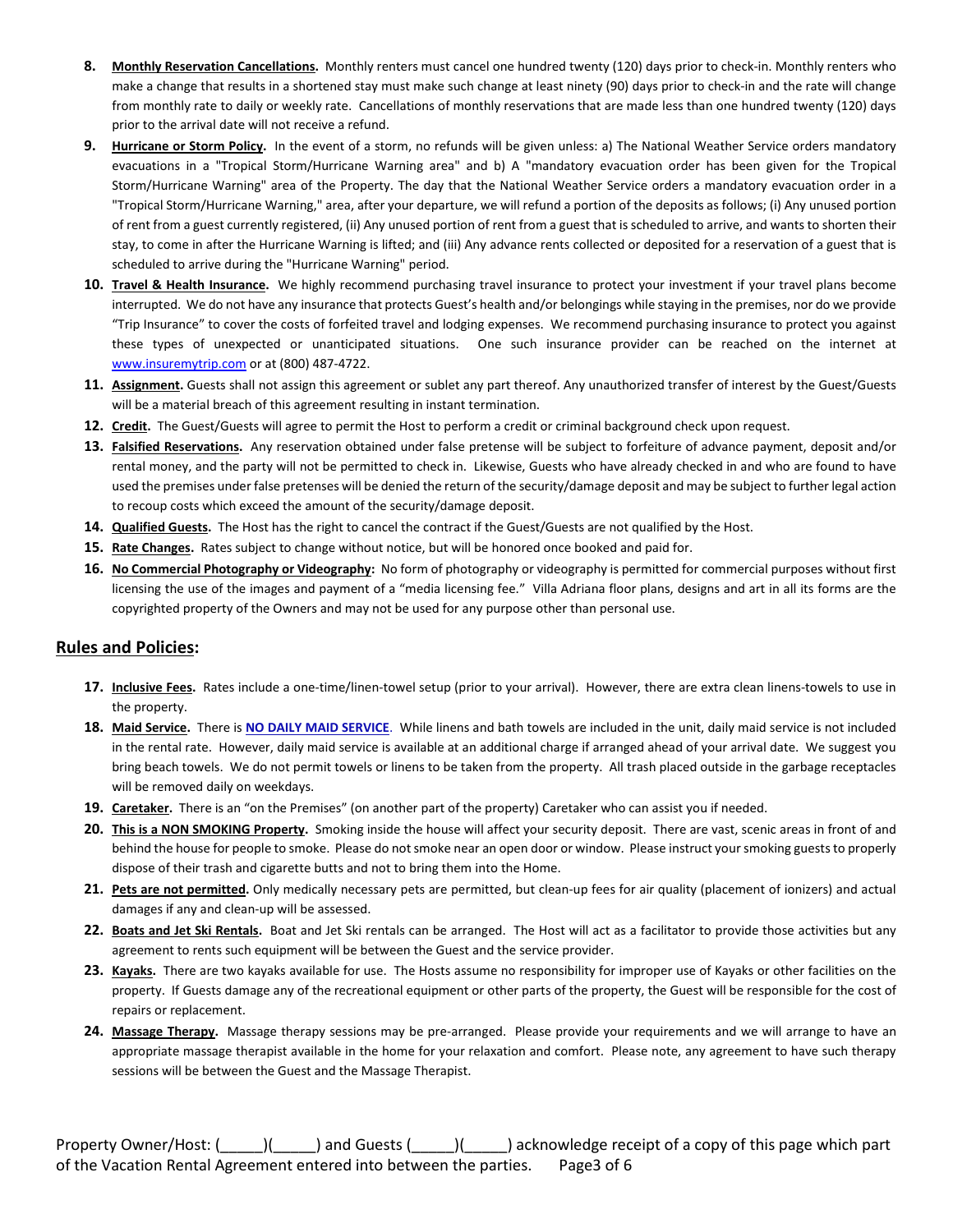**25. Security and Energy Consumption.** If Guests depart from the home/Property leaving it unsecured for extended periods (doors wide open), or leave the air conditioner or heating systems running with windows or doors open, Host reserves the right to enter the Property/house to secure it and stop the energy waste. A charge for excessive energy consumption will apply.

#### **Other:**

- **26. INDEMNIFICATION:** Guest/Guests agree to indemnify and hold harmless Host/Owner from claims, suits, losses or damages of any kind from or related from any acts or omissions of Guests or Guest's Guests.
- 27. Risk of Loss. Personal Property of Guests and Guest's invitees shall be in the home/Property at the sole risk of the Guest. Host shall not be liable for any damage or loss caused to said personal property whether by act of God, Act of War, fire, water, criminals or negligence.
- **28. Parking and Personal Property.** The driveway and 19 brick paved parking spaces are available for parking. Guests shall be solely responsible for their own vehicles, and for the safety and safekeeping of their own personal belongings.
- **29. Supervision of Children.** All Minor Aged Guests (under age of 18) must have adult supervision at all times. Guests/Lodgers bringing children to the premises shall assume all liability for such children's actions and safety. The premise is neither child nor baby-proof, therefore caution is advised. Host does not accept any kind of liability.
- **30. Pool.** There will be no diving in the pool. There is no lifeguard and adult occupants and Guests are required to monitor all pool activities day or night. Host will be not be liable for any accident in the pool, the vicinity of the home, Property or garden or in surrounding areas whatsoever. The Pool will be serviced by the Caretaker as needed.
- **31. Lake and Water Related Amenities.** Use of the premises to access the water, engagement in all swimming or water related activities, use of any water related equipment, or toys, shall be at user's/Guest's own risk. Note: there is no lifeguard on duty. Please be advised: there are unseen hazards in the water; if you do not know how to swim, do not go near the water. The Host/Owner shall be held harmless, and shall not be liable for Guests, or Guests' guests use of any recreational or water related activities and equipment, including any kayaks or other facilities or activities.
- **32. System Failure.** In case of failure of a system or amenity during your stay, including but not limited to, water, sewer, heating, airconditioning, electrical, mechanical, ventilation, structural systems, major appliances, or entertainment equipment, we shall promptly repair them. You agree to permit access to the House/Property to make repairs. We shall not be liable to you in damages, and NO REBATE OR REFUND will be given for such temporary failure, provided we are repairing the system or amenity in a reasonable manner after having received notice from you that repairs are needed. AMENITIES OFFERED: Everything will be done to make sure what was offered in any advertising will be in the property as described. There may be times when the exact amenities are not in the property. Every attempt is made to keep the inventory as advertised. A difference in amenities does not entitle you to any refund of rents paid. Amenities may be added or removed at the owners/managers discretion. Example: We may have advertised 3 DVD players; one may be out for service. That does not warrant any refund. Just remember, as mechanical things break down unexpectedly in your home, that happens for us as well, and no refund, or partial refund, will be issued for inconveniences.
- **33. Attorney's Fees.** Should it be necessary for the Host/Owner to instruct Attorneys to enforce conditions of this agreement, Guest/Guests will be responsible for all attorney's fees, costs and court expenses.
- **34. Time is of the Essence.** Time is of the essence with respect to all time periods contained in this agreement.
- **35. Damages.** Any damage caused by any Guest, Guest's Invitees, any occupants or guests or Pets thereof will be repaired only by and with Host/Owner's Approval at the Signatory Guests expense.
- **36. Written Exceptions.** Any exceptions to the abovementioned policies must be approved in writing in advance.
- **37. Acceptance.** By signing this contract I acknowledge that I have read, understand, and accept all the provisions contained herein.
- **38. Explosives and Firearms.** No fireworks or firearms are permitted on the property, to include being locked in the car. Failure to abide by this rule will result in the guest's immediate expulsion with no refund of unused rent or deposits.

**The Refundable Deposit:** The Refundable Deposit of \$3,000 is NOT applied toward rent. The Refundable Deposit is refundable within (7) days of departure, provided the following provisions are met:

- **39.** On the last day of this Vacation Rental, all Guests shall surrender the premises to Host, including appurtenances and every part thereof, in good condition and in the manner in which they were received, including household furniture, fixtures, goods and chattels belonging to the Lessor/Owner/Host.
	- a. All keys are left on the kitchen counter;
	- b. All remote controls are left on the kitchen counter;

Property Owner/Host: (\_\_\_\_\_)(\_\_\_\_\_) and Guests (\_\_\_\_\_)(\_\_\_\_\_) acknowledge receipt of a copy of this page which part of the Vacation Rental Agreement entered into between the parties. Page4 of 6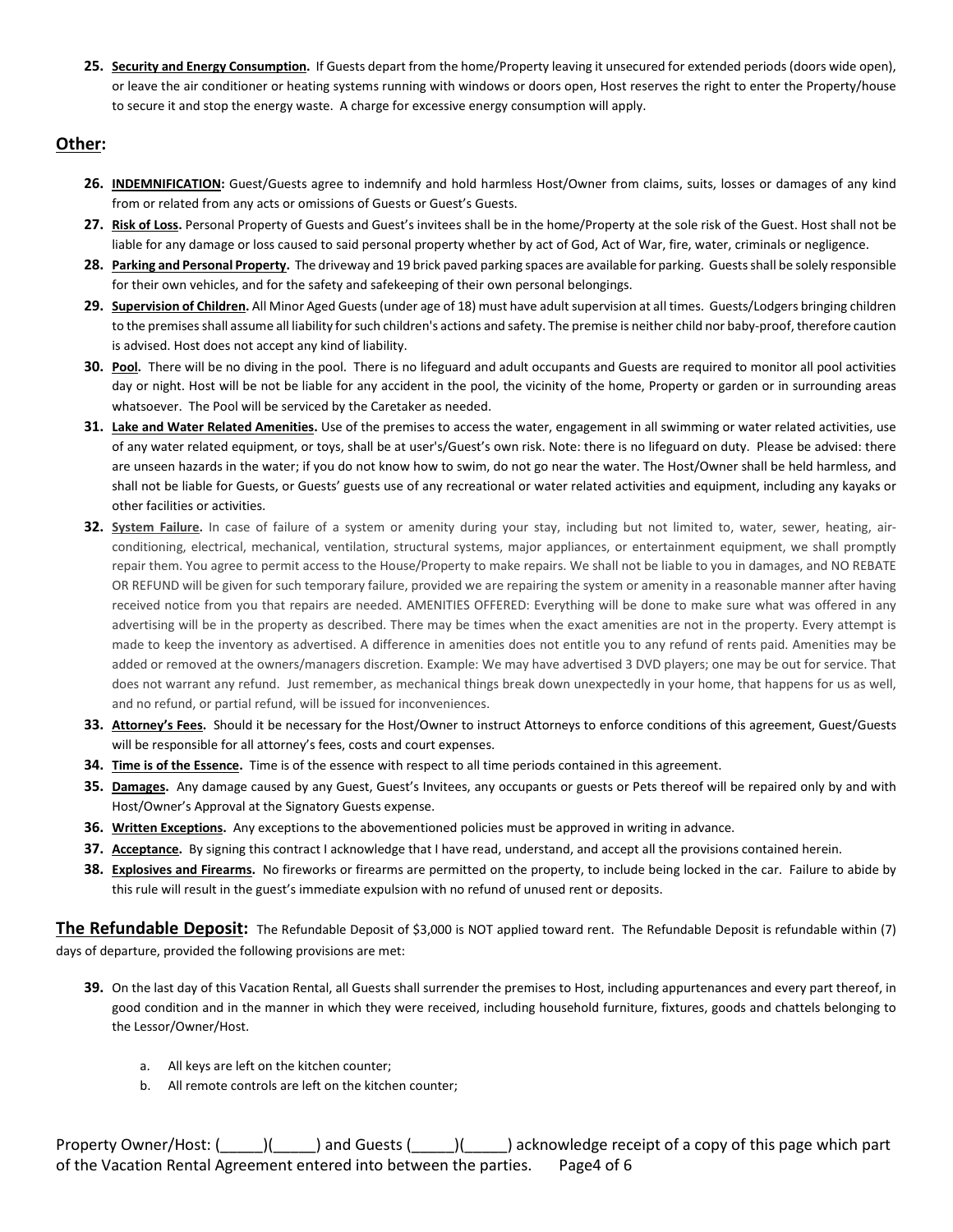- c. No linens are lost or damaged;
- d. No Personal Property is damaged or removed from the premises;
- e. The Property is left locked;
- f. All charges accrued during the stay are paid prior to departure;
- g. No Early check-in or late check-out fees; and
- h. The Guests are not evicted by the Host (or representative of the owner), the local law enforcement, or the security company.
- **40.** Guests shall agree to pay for all breakage, loss, and/or damage, with the exception of ordinary wear and tear and damage caused by the elements, so long as care was exercised in protecting items from the elements such as bringing in cushions closing umbrellas if windy, etc.
- **41.** No damage is done to house/Property, the walls, or its contents, beyond normal wear and tear.
- **42.** There may be charges incurred due to contraband, pets, or other unauthorized activities during your stay.
- **43.** All debris, rubbish and discards are placed in trash receptacles outside the house.
- **44. Cleaning**. Our standard cleaning routine takes up to 6 hours (plus time for yard clean-up, pool care, laundering, etc.). We strip the bed linens; launder towels and sheets, empty waste baskets, mop, vacuum, dust, and clean bathrooms and the kitchen. This standard cleaning routine is included in the pricing/clean up quote, but it does not cover "deep-cleaning". We simply ask that you make ordinary cleaning efforts and pick up after yourselves during your stay, so that extraordinary cleaning efforts are not required after your stay. Please be considerate and take care of the following items before you check-out: (i) Start dishes in the dishwasher. Leave pots, pans & dishes clean of food particles & scorched spots, so they don't have to be re-washed, (ii) Wipe up inside the refrigerator, on the stove top, and inside the oven, (iii) Place garbage in the cans outside. Knock down boxes and condense bulky items, leaving house/Property reasonably ready for the next guests, (iv) Leave pool clean and free of sand, dirt, soap suds, etc. If the pool is left in a condition that requires draining, cleaning and refilling before the next regularly scheduled maintenance, you may be charged, (v) Turn off lights and fans. Shut and lock windows and doors including the backyard doors. Additional charges shall apply if the home/Property is left in a condition that takes longer than 6 hours to clean by a staff of two, or, if any of the following are encountered: (i) excessive accumulation of garbage, (ii) the yard littered with debris, (iii) staining of sheets and towels requiring extraordinary laundering efforts/or replacement, (iv) furnishings re-arranged, etc.

Our costs and expenses for additional labor and time to remedy these situations will be billed to the guest.

**Any breach of this Agreement may result in forfeiture of the Guest's deposits, and/or eviction from the premises, at Host's discretion. Please sign and date below to signify acceptance of all the terms set forth in this Agreement**.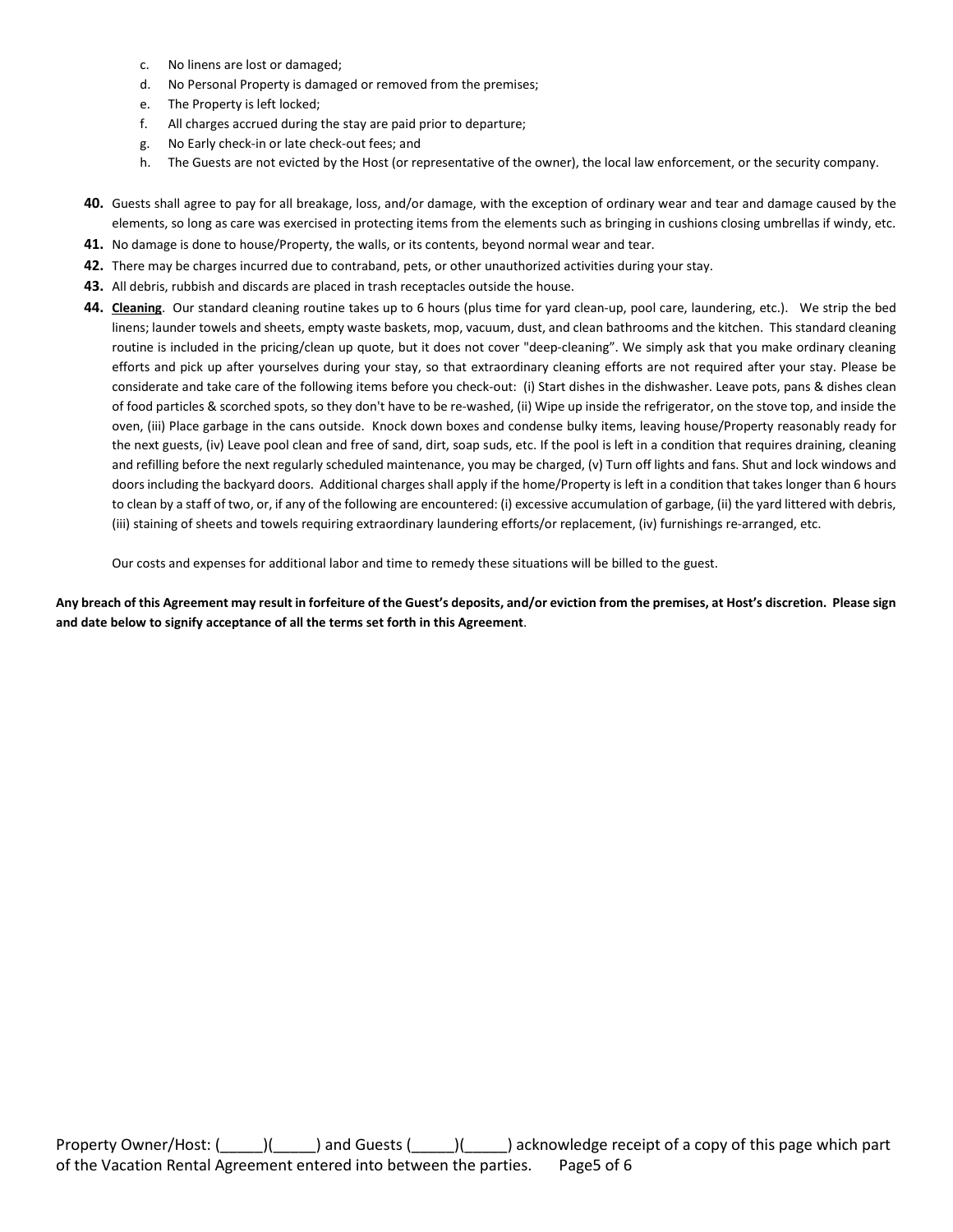| Guest 1 Signature             | Guest 1 Name (Please print) Date |
|-------------------------------|----------------------------------|
| <b>Guest 1 Street Address</b> | City,<br>State<br><b>ZIP</b>     |
| Guest 1 Phone                 | Guest 1 E-Mail                   |
| Guest 2 Signature (optional)  | Guest 2 Name (Please print) Date |
| <b>Guest 2 Street Address</b> | City,<br>State<br><b>ZIP</b>     |
| Guest 2 Phone                 | Guest 2 E-Mail                   |

Dara Khoyi, your Host Date 117 Bellamere Palms Ct., Tampa, Florida 33549 (727) 514-7777 \* Dara@Teamkar.com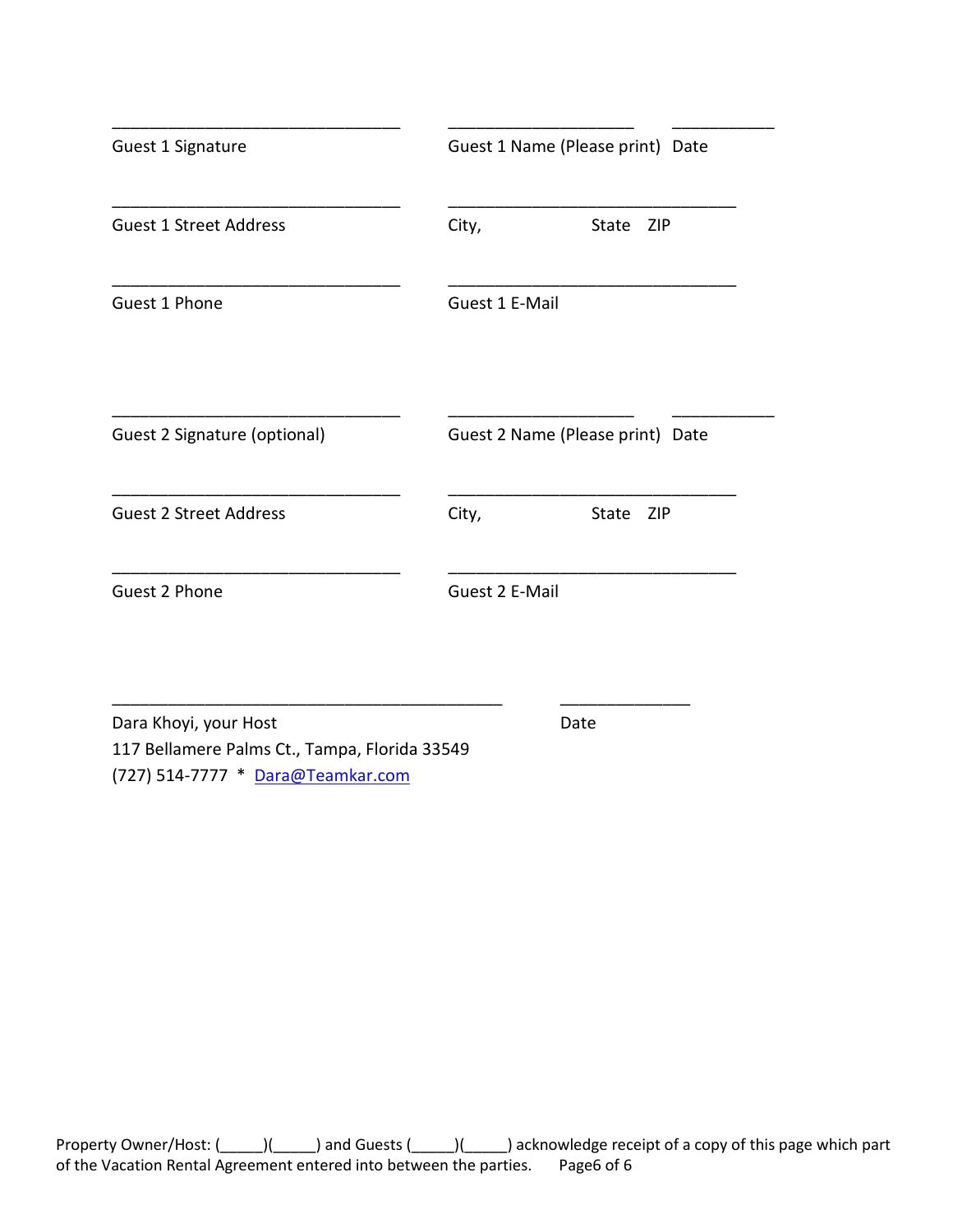# **Villa Adriana**

Guest Registration

**If guest is a Minor, please provide age.**

### **Guest #1**

| Name:                    |               |
|--------------------------|---------------|
| Phone:                   | Age, if minor |
| Email:                   |               |
| Address:                 |               |
| Street                   |               |
| City, State ZIP          |               |
| <b>Emergency Contact</b> |               |
| name and phone #         |               |

### **Guest #2**

| Name:                                                           |               |  |
|-----------------------------------------------------------------|---------------|--|
| Phone:                                                          | Age, if minor |  |
| Email:                                                          |               |  |
| Address:                                                        |               |  |
| Street                                                          |               |  |
| City, State ZIP<br><b>Emergency Contact</b><br>name and phone # |               |  |
|                                                                 |               |  |

### **Guest #3**

| Name:                                        |               |  |
|----------------------------------------------|---------------|--|
| Phone:                                       | Age, if minor |  |
| Email:                                       |               |  |
| Address:                                     |               |  |
| Street                                       |               |  |
| City, State ZIP                              |               |  |
| <b>Emergency Contact</b><br>name and phone # |               |  |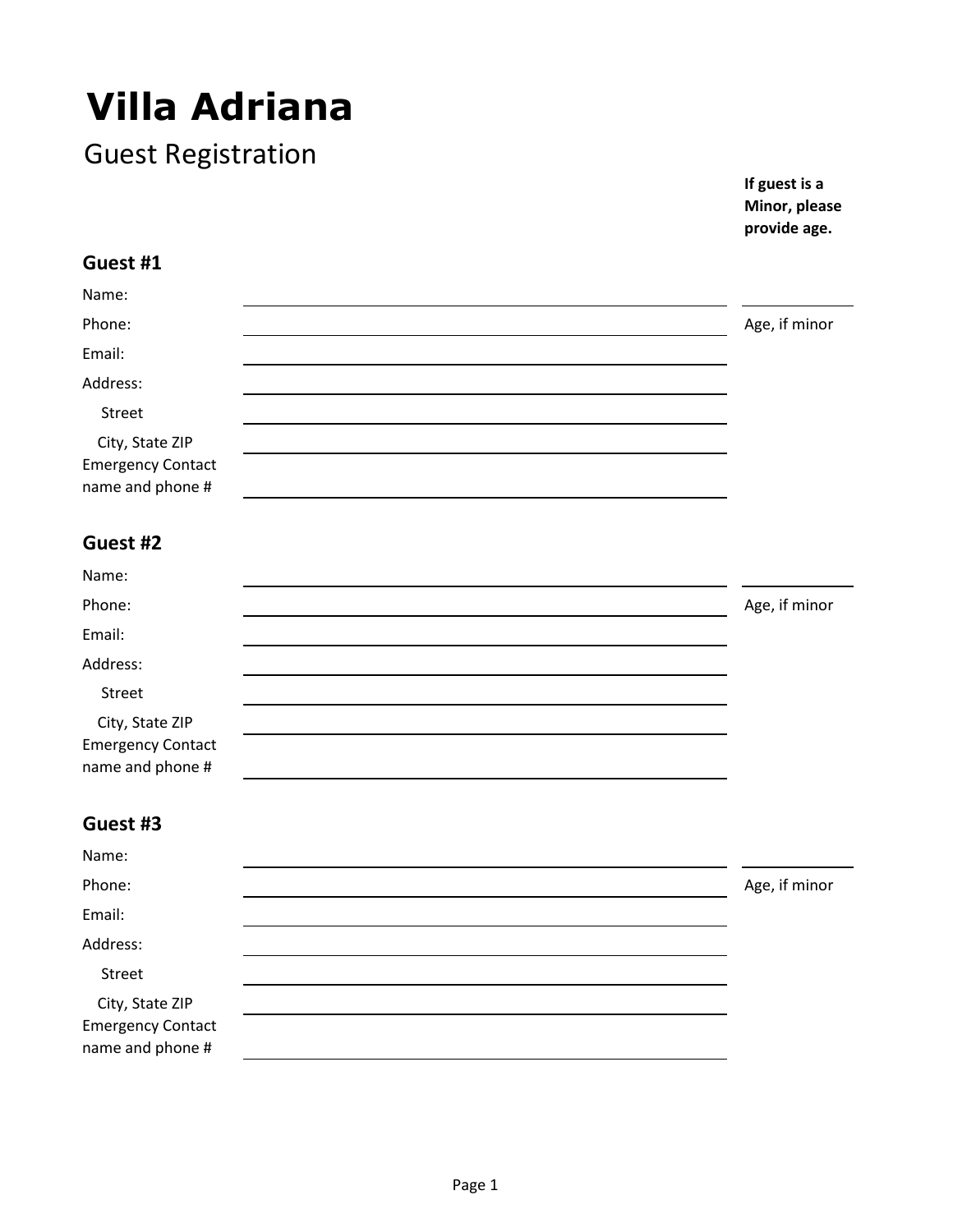**If guest is a Minor, please provide age.**

| Guest #4                                                        |               |
|-----------------------------------------------------------------|---------------|
| Name:                                                           |               |
| Phone:                                                          | Age, if minor |
| Email:                                                          |               |
| Address:                                                        |               |
| Street                                                          |               |
| City, State ZIP<br><b>Emergency Contact</b><br>name and phone # |               |
| Guest #5                                                        |               |
| Name:                                                           |               |
| Phone:                                                          | Age, if minor |
| Email:                                                          |               |
| Address:                                                        |               |
| Street                                                          |               |
| City, State ZIP<br><b>Emergency Contact</b><br>name and phone # |               |
| Guest #6                                                        |               |
| Name:                                                           |               |
| Phone:                                                          | Age, if minor |
| Email:                                                          |               |
| Address:                                                        |               |
| Street                                                          |               |
| City, State ZIP<br><b>Emergency Contact</b><br>name and phone # |               |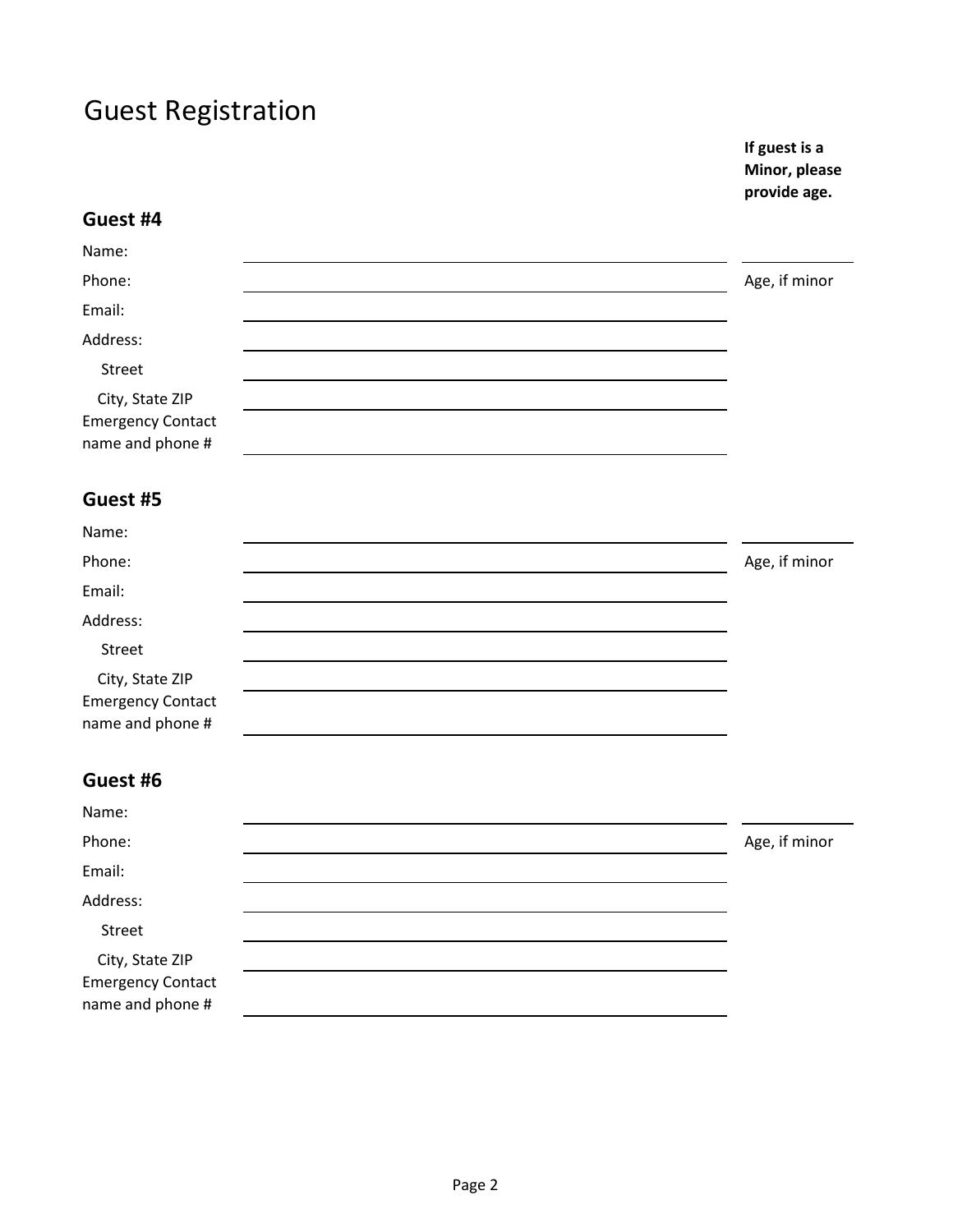**If guest is a Minor, please provide age.**

|                                                                 | provide age.  |
|-----------------------------------------------------------------|---------------|
| Guest #7                                                        |               |
| Name:                                                           |               |
| Phone:                                                          | Age, if minor |
| Email:                                                          |               |
| Address:                                                        |               |
| Street                                                          |               |
| City, State ZIP<br><b>Emergency Contact</b><br>name and phone # |               |
| Guest #8                                                        |               |
| Name:                                                           |               |
| Phone:                                                          | Age, if minor |
| Email:                                                          |               |
| Address:                                                        |               |
| Street                                                          |               |
| City, State ZIP<br><b>Emergency Contact</b><br>name and phone # |               |
| Guest #9                                                        |               |
| Name:                                                           |               |
| Phone:                                                          | Age, if minor |
| Email:                                                          |               |
| Address:                                                        |               |

Street

City, State ZIP Emergency Contact name and phone #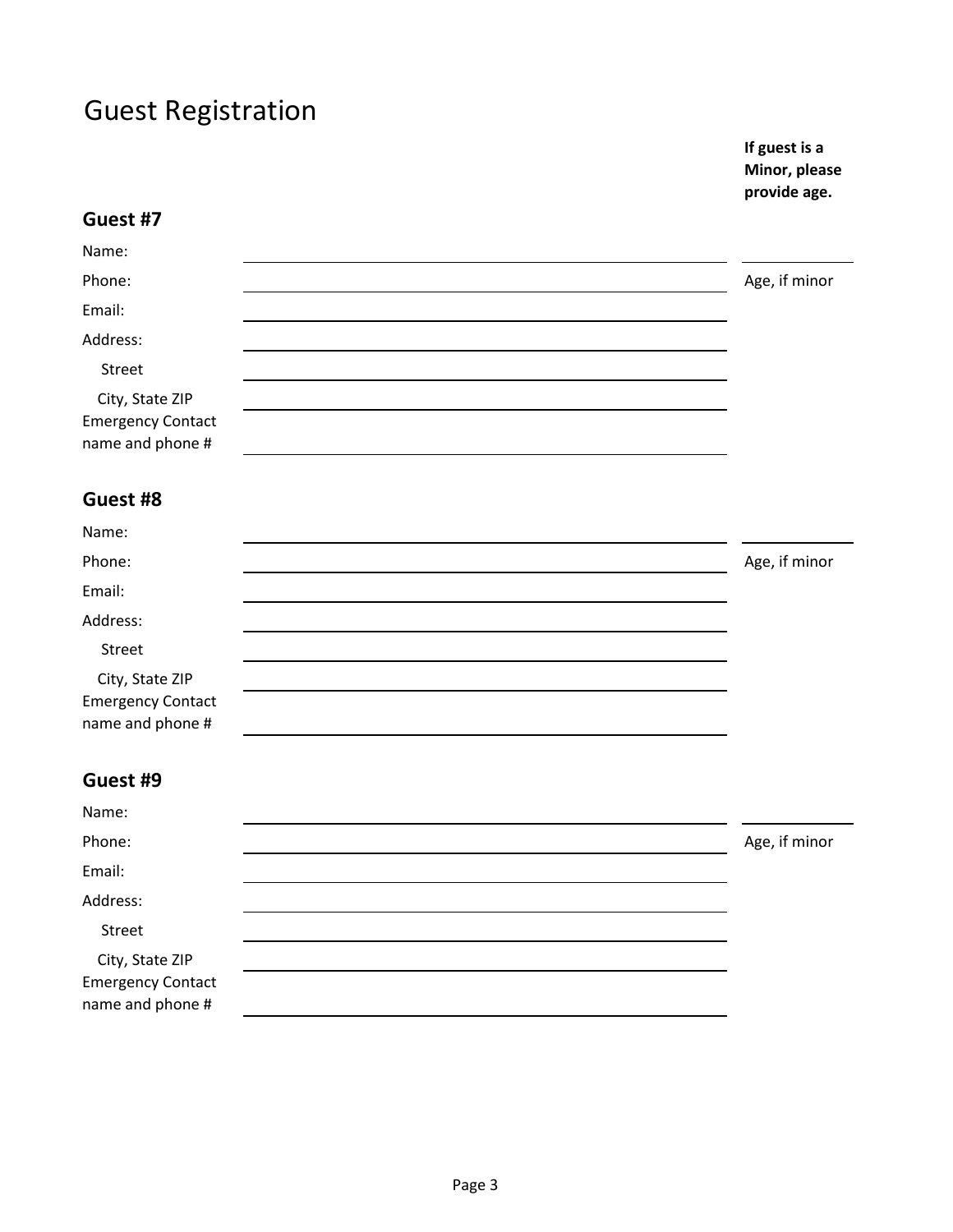**If guest is a Minor, please provide age.**

| <b>Guest #10</b>                                                |               |
|-----------------------------------------------------------------|---------------|
| Name:                                                           |               |
| Phone:                                                          | Age, if minor |
| Email:                                                          |               |
| Address:                                                        |               |
| Street                                                          |               |
| City, State ZIP<br><b>Emergency Contact</b><br>name and phone # |               |
| Guest #11                                                       |               |
| Name:                                                           |               |
| Phone:                                                          | Age, if minor |
| Email:                                                          |               |
| Address:                                                        |               |
| Street                                                          |               |
| City, State ZIP<br><b>Emergency Contact</b><br>name and phone # |               |
| Guest #12                                                       |               |
| Name:                                                           |               |
| Phone:                                                          | Age, if minor |
| Email:                                                          |               |
| Address:                                                        |               |
| Street                                                          |               |
| City, State ZIP<br><b>Emergency Contact</b><br>name and phone # |               |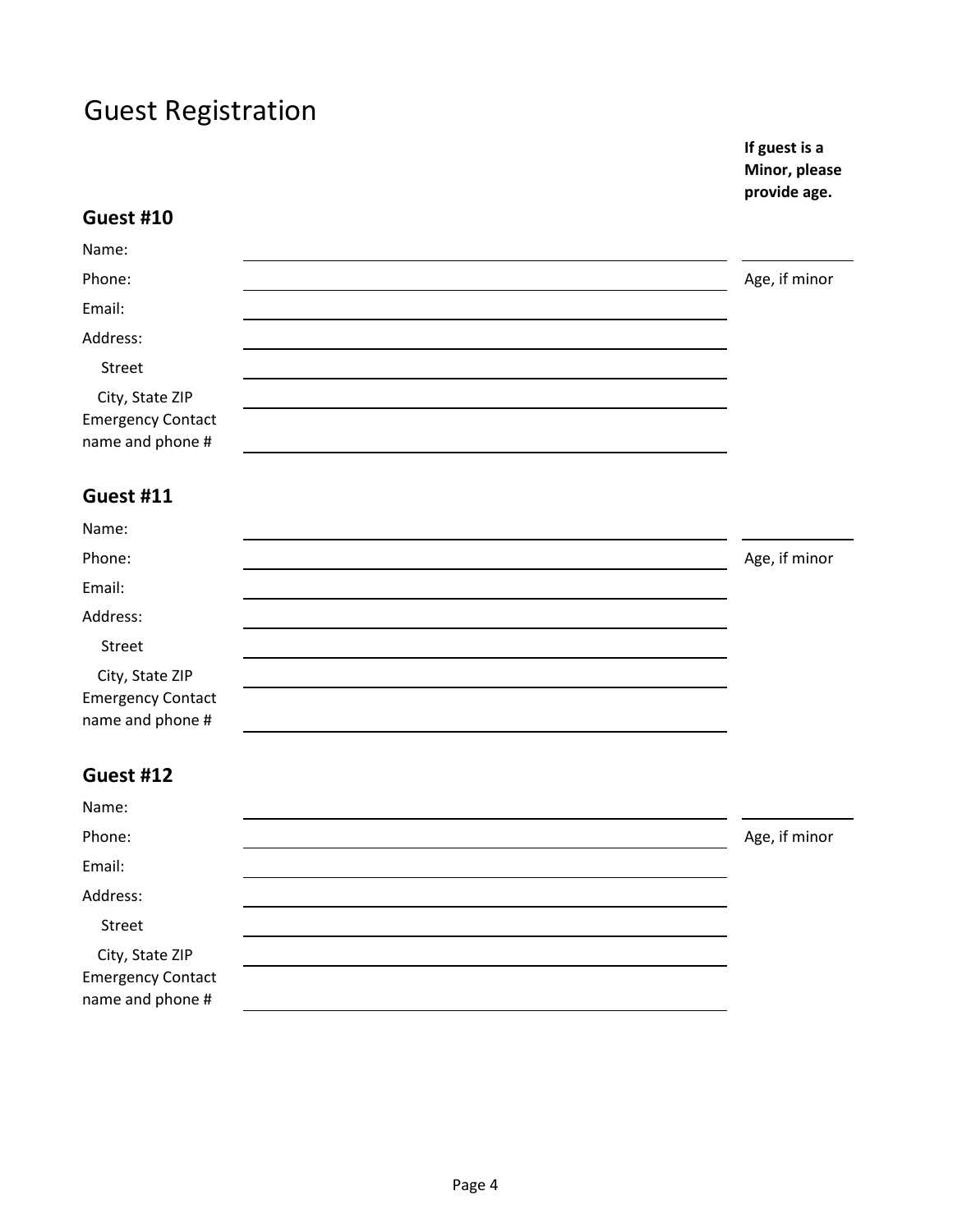**If guest is a Minor, please provide age.**

#### **Guest #13**

| Name:                                                           |               |  |
|-----------------------------------------------------------------|---------------|--|
| Phone:                                                          | Age, if minor |  |
| Email:                                                          |               |  |
| Address:                                                        |               |  |
| Street                                                          |               |  |
| City, State ZIP<br><b>Emergency Contact</b><br>name and phone # |               |  |

### **Guest #14**

| Name:                                        |               |
|----------------------------------------------|---------------|
| Phone:                                       | Age, if minor |
| Email:                                       |               |
| Address:                                     |               |
| Street                                       |               |
| City, State ZIP                              |               |
| <b>Emergency Contact</b><br>name and phone # |               |

# **Guest #15**

| Name:                                        |               |
|----------------------------------------------|---------------|
| Phone:                                       | Age, if minor |
| Email:                                       |               |
| Address:                                     |               |
| Street                                       |               |
| City, State ZIP                              |               |
| <b>Emergency Contact</b><br>name and phone # |               |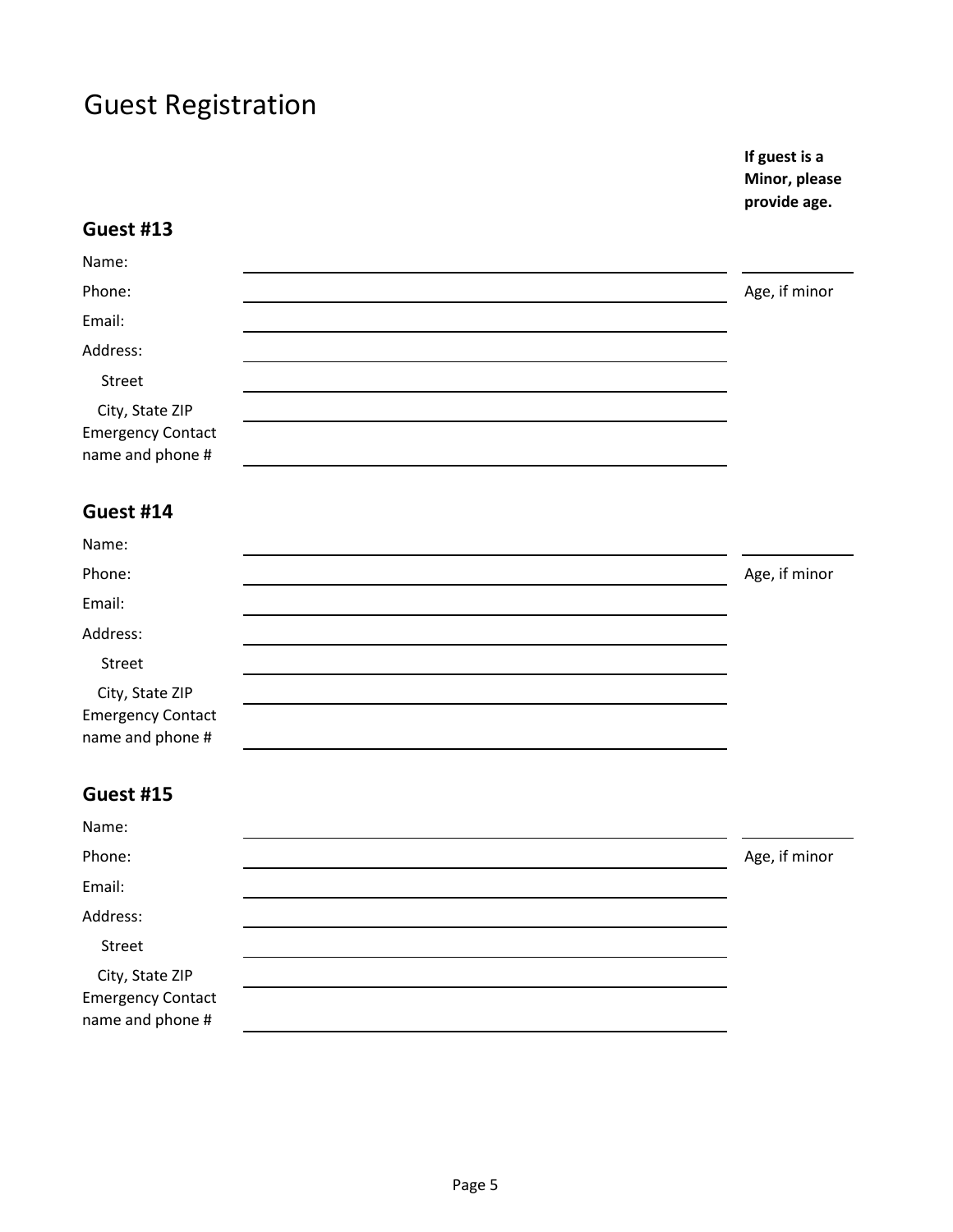**If guest is a Minor, please provide age.**

#### **Guest #16**

| Name:                                        |               |
|----------------------------------------------|---------------|
| Phone:                                       | Age, if minor |
| Email:                                       |               |
| Address:                                     |               |
| Street                                       |               |
| City, State ZIP                              |               |
| <b>Emergency Contact</b><br>name and phone # |               |

### **Guest #17**

| Name:                                       |               |
|---------------------------------------------|---------------|
| Phone:                                      | Age, if minor |
| Email:                                      |               |
| Address:                                    |               |
| Street                                      |               |
| City, State ZIP<br><b>Emergency Contact</b> |               |
| name and phone #                            |               |

# **Guest #18**

| Name:                                        |               |
|----------------------------------------------|---------------|
| Phone:                                       | Age, if minor |
| Email:                                       |               |
| Address:                                     |               |
| Street                                       |               |
| City, State ZIP                              |               |
| <b>Emergency Contact</b><br>name and phone # |               |